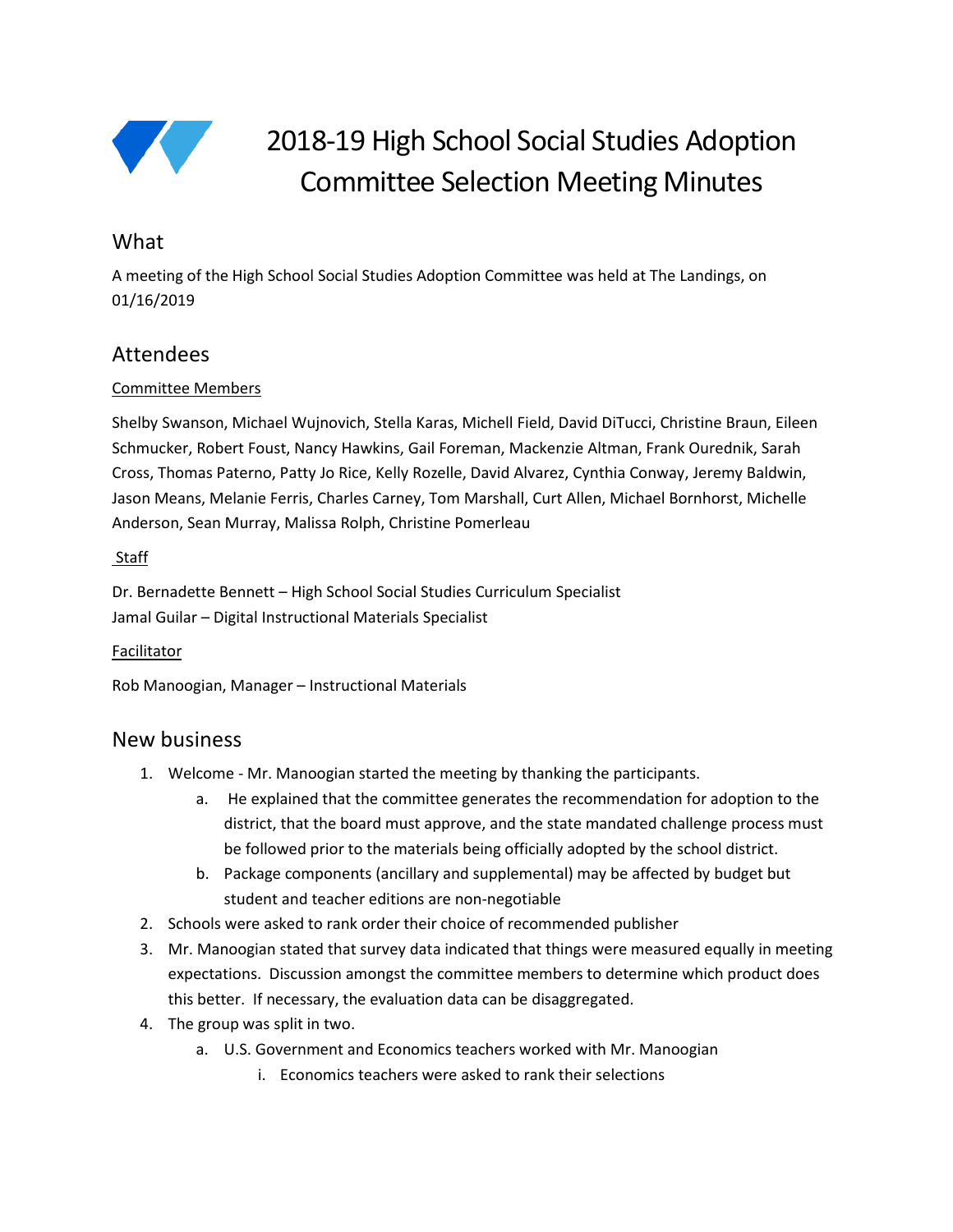- ii. All schools except for Booker High School were unanimous in their selection of McGraw-Hill.
- iii. Booker High's reservations only came from questions by teachers regarding the possibility of selecting the same publisher for all high school history courses.
- iv. Mr. Manoogian explained that if that were a requirement it may possibly hinder the selection of quality materials should other publishers present a better option.
- v. U.S. Government Teachers were then asked to rank their selections
- vi. All schools except for Booker High School were unanimous in their selection of McGraw-Hill.
- vii. Again, Booker High's reservations only came from questions by teachers regarding the possibility of selecting the same publisher for all high school history courses.
- viii. Mr. Manoogian referred to the earlier conversation.
- ix. In both cases Booker High was satisfied with the results.
- x. Mr. Manoogian explained the next steps in the process and queried the group for their input on the class set model vs. 1:1 implementation.
	- 1. Both groups saw no need for a 1:1 implementation if digital access was provided for each student
- b. U.S. History and World History teachers worked with Dr. Bennett
	- i. Teachers worked in groups to finalize their decisions using an activity designed to highlight how the materials matched standards
	- ii. At the end of the activity each group was asked to rank their selections
	- iii. All schools within each group were unanimous in their selections
		- 1. U.S. History selected Pearson
		- 2. World History selected HMH
	- iv. Mr. Manoogian explained the next steps in the process and queried the group for their input on the class set model vs. 1:1 implementation.
		- 1. The initial response from the group indicated that they would like to pursue the 1:1 implementation model if it were financially feasible

## Next Steps

- 5. Mr. Manoogian explained that the decision will go to the Board in February. Per state statute, the community then has 30 days to object to the board recommendation.
- 6. Pending board approval and a successful challenge period, Mr. Manoogian will begin the ordering process.